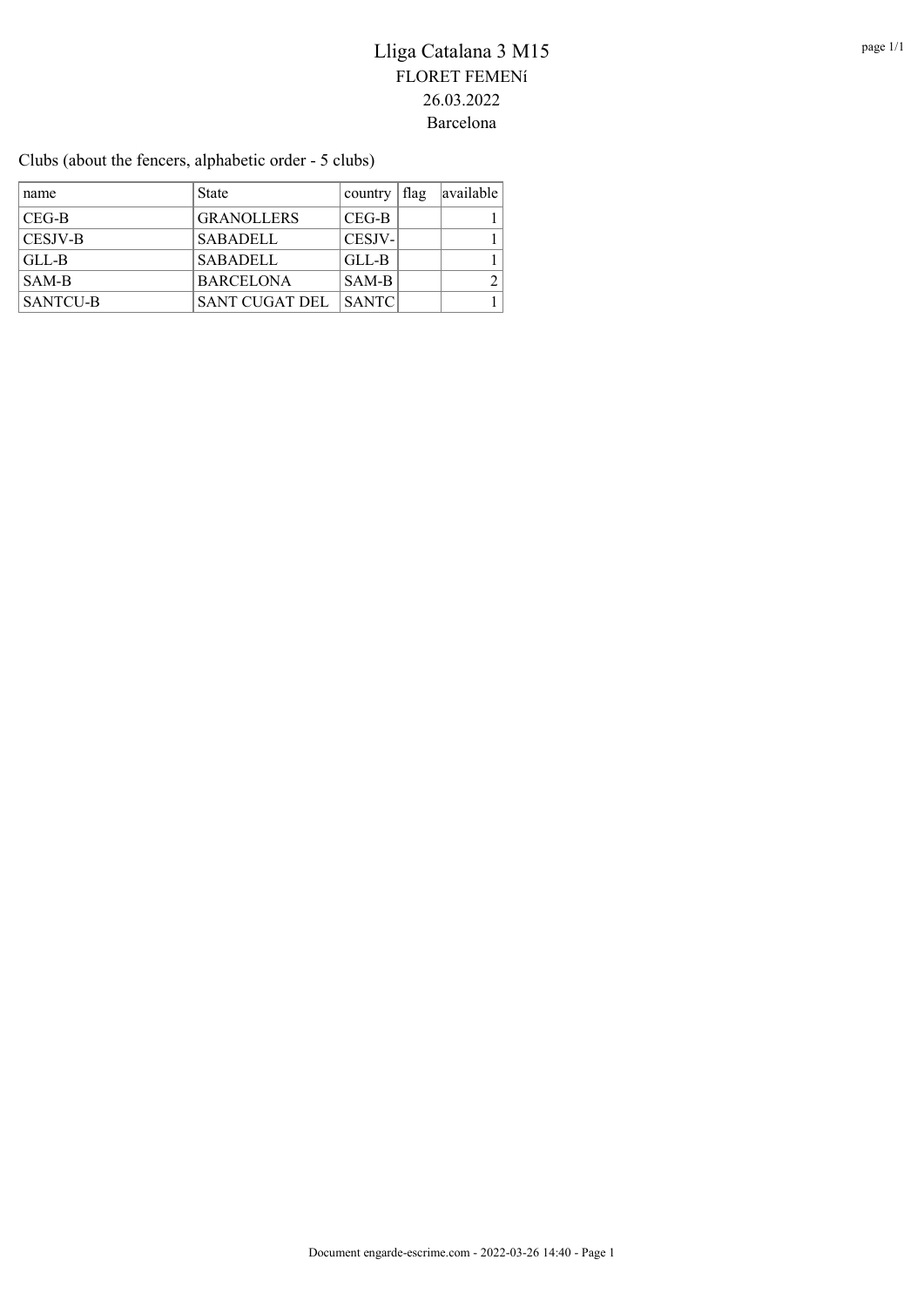Fencers (present, ordered by fencer number - 6 fencers)

|   | ran   number   name and first name | club    | flag $ $ |
|---|------------------------------------|---------|----------|
|   | CASALS BRODU Alice                 | SAM-B   |          |
|   | 3 CASTAÑO CORDERO Julia            | SAM-B   |          |
| ◠ | 4 ROS VIÑAS Martina                | GLL-B   |          |
|   | 6 FERNANDEZ PALLARES Joana         | $CEG-B$ |          |
|   | 9999 GARCIA SAFTOIU Mireia Elisa   | CESJV-B |          |
|   | 9999 GONZÁLEZ TEIJEIRO Mariana     | SANTCU- |          |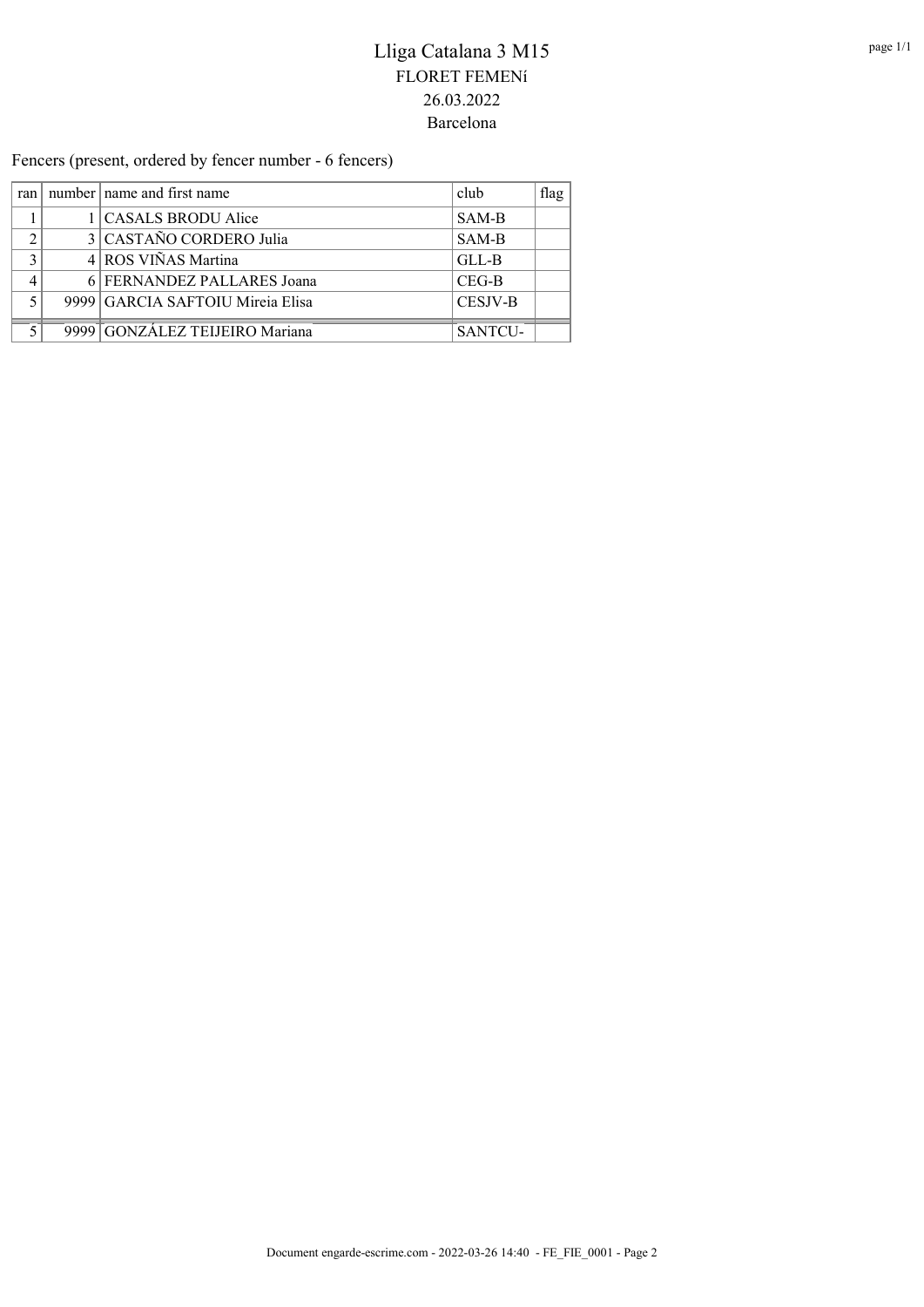Overall number of participants: 6 Number of participants among the 32 first fencers of the FIE ranking: 4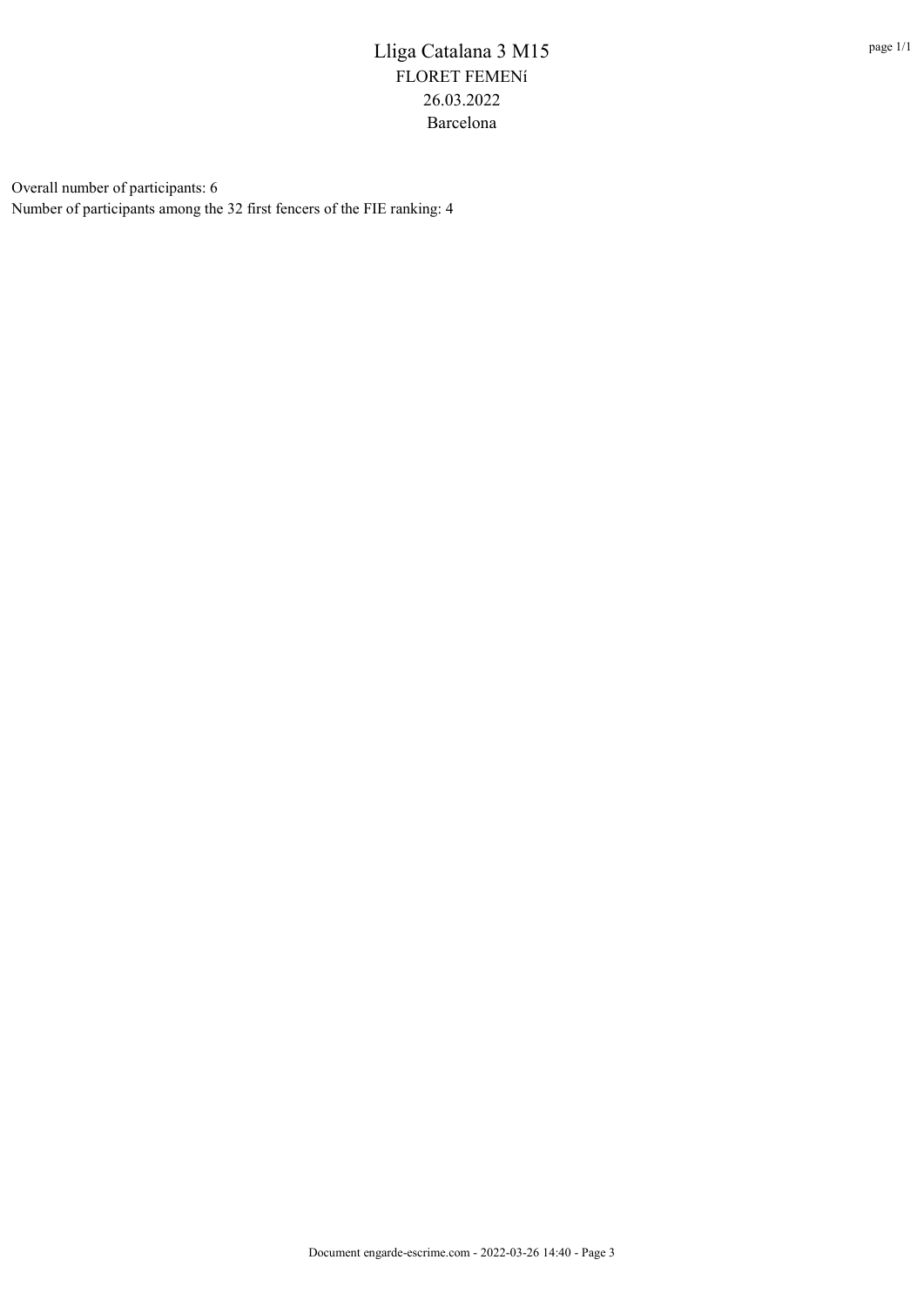#### Formula of the competition

6 fencers

1 poules: round

6 fencers 1 poule of 6 Separation by : clubs 5 qualifiers

Direct elimination : 5 fencers

\_\_\_\_\_\_\_\_\_\_\_\_\_\_\_\_\_\_\_\_\_\_\_\_\_\_\_\_\_\_\_\_\_

Direct tableau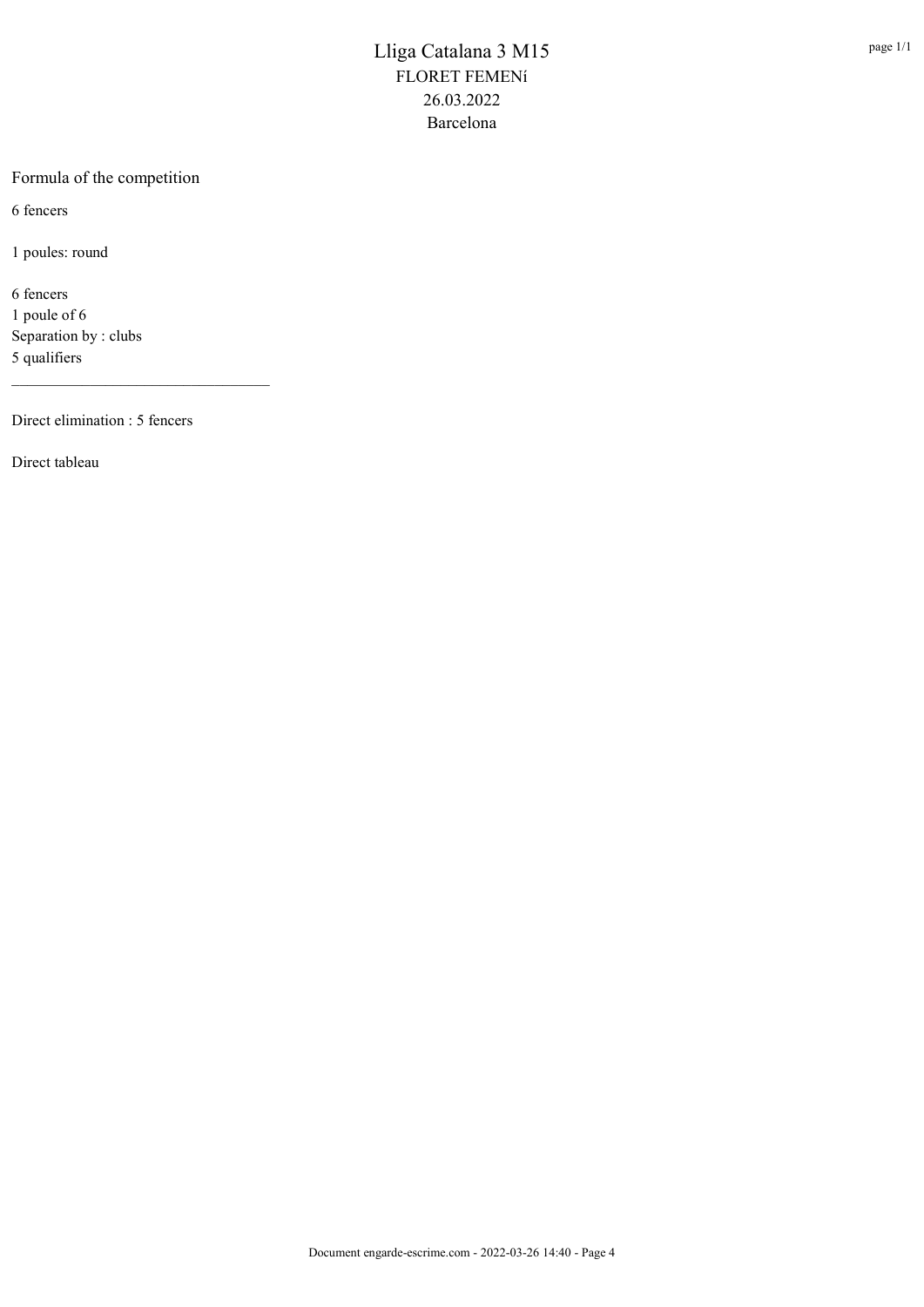#### Poules, round No 1

Poule No 1

|                             |                 |             | V/M        | ind.  | <b>HS</b> rank  |                |
|-----------------------------|-----------------|-------------|------------|-------|-----------------|----------------|
| CASALS BRODU Alice          | SAM-B           | V           | 1.000      |       | 20              |                |
| CASTAÑO CORDERO Julia       | SAM-B           | A<br>A<br>A | <b>DNF</b> |       |                 |                |
| GARCIA SAFTOIU Mireia Elisa | CESJV-B         |             | 0.250      | $-7$  | 12 <sup>°</sup> | $\overline{4}$ |
| FERNANDEZ PALLARES Joana    | CEG-B           |             | 0.250      | $-3$  |                 |                |
| ROS VIÑAS Martina           | GLL-B           |             | 0.750      |       |                 |                |
| GONZÁLEZ TEIJEIRO Mariana   | <b>SANTCU-B</b> |             | 0.250      | $-10$ |                 |                |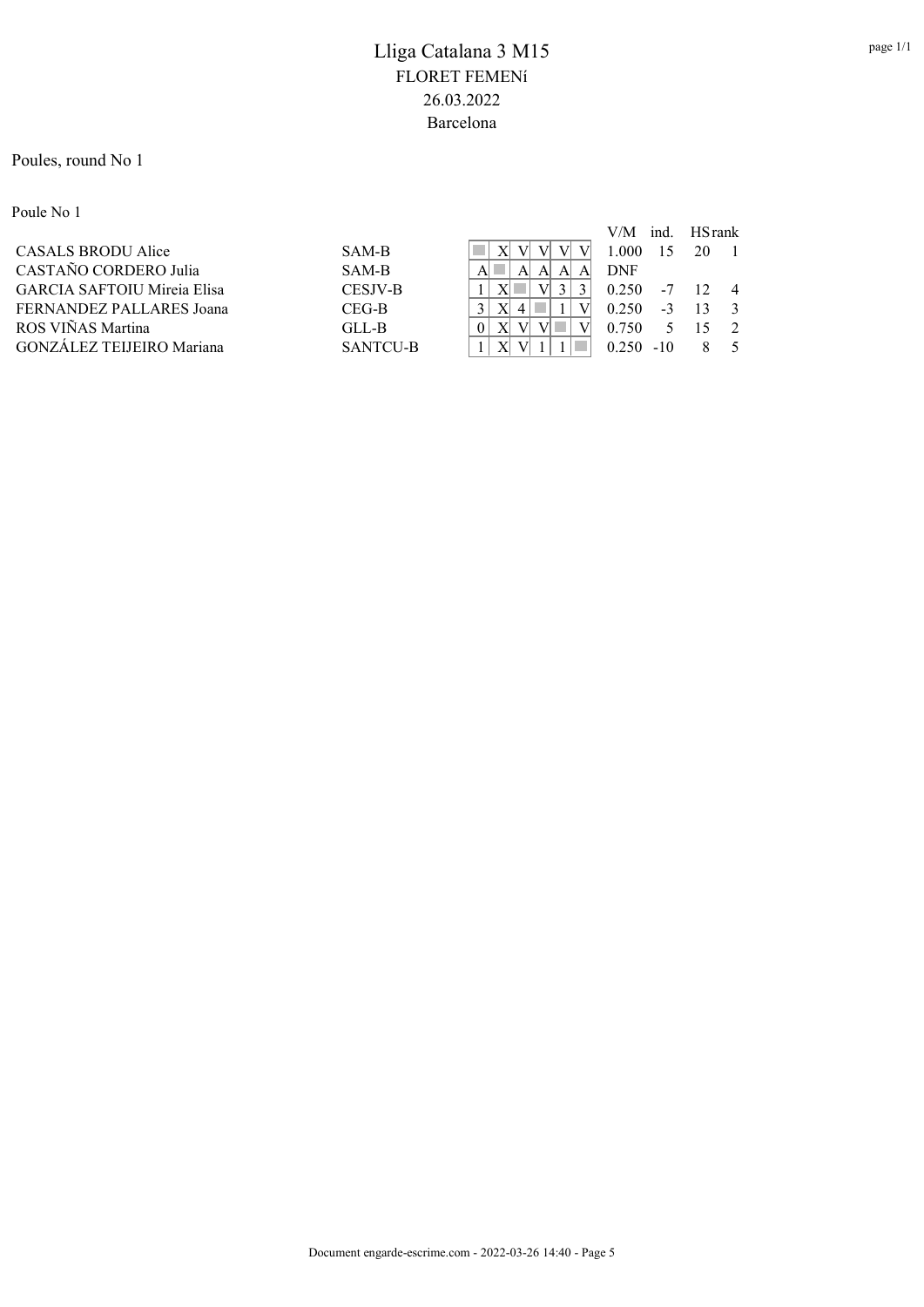Ranking of poules, round No 1 (ordered by ranking - 6 fencers)

| ran name and first name       | flag club | $ V/M $ ind. |       | HS   group     |
|-------------------------------|-----------|--------------|-------|----------------|
| 1   CASALS BRODU Alice        | SAM-B     | 1.000        | 15    | $20$ qualifier |
| 2 ROS VIÑAS Martina           | GLL-B     | 0.750        | 5     | $15$ qualifier |
| 3 FERNANDEZ PALLARES Joana    | $CEG-B$   | 0.250        | $-3$  | $13$ qualifier |
| 4 GARCIA SAFTOIU Mireia Elisa | CESJV-B   | 0.250        | $-7$  | $12$ qualifier |
| 5 GONZÁLEZ TEIJEIRO Mariana   | SANTCU-   | 0.250        | $-10$ | qualifier      |
| CASTAÑO CORDERO Julia         | SAM-B     | dnf          |       | <b>DNF</b>     |
|                               |           |              |       |                |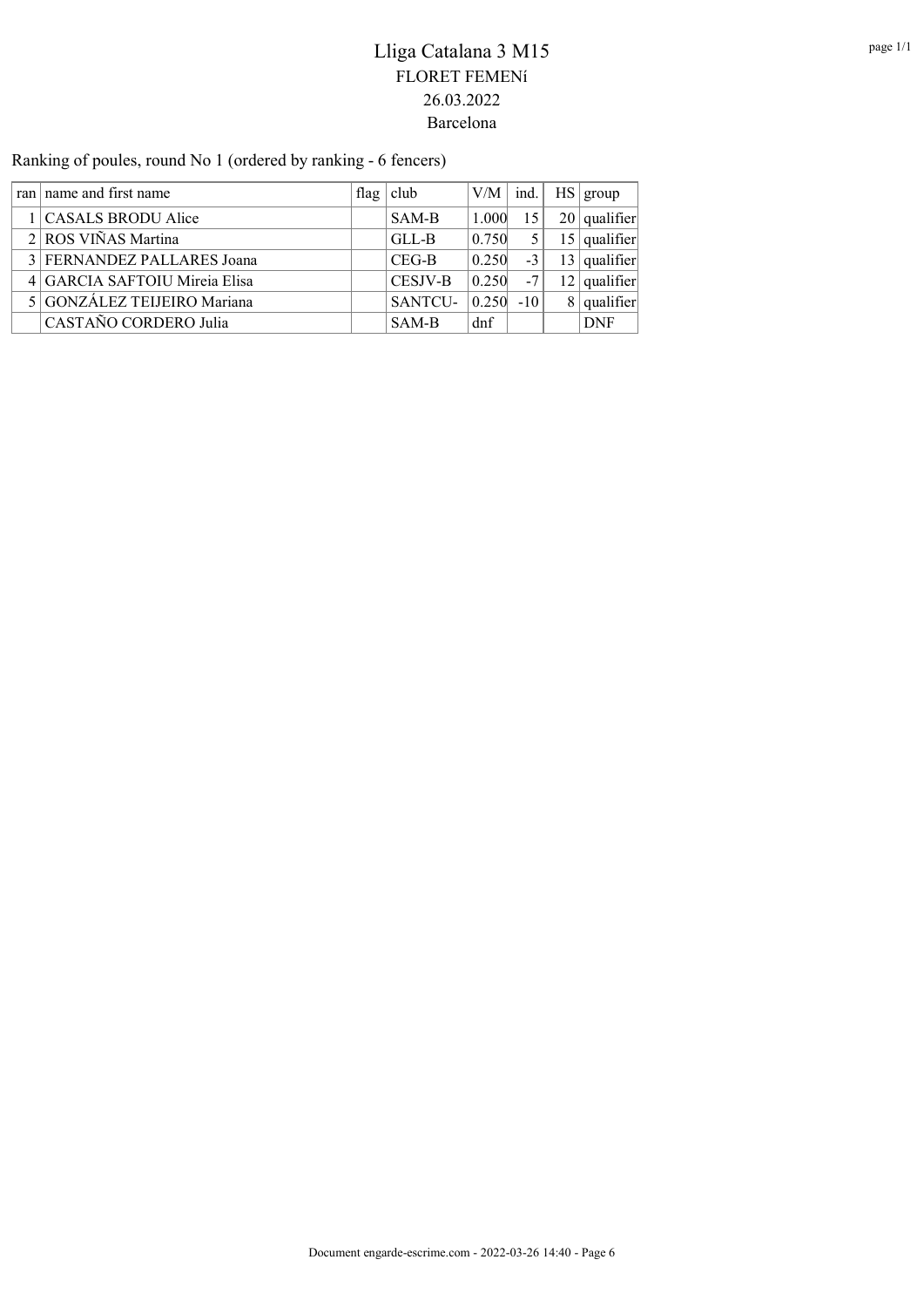Ranking at the end of the poules (ordered by ranking - 5 fencers)

|  | ran name and first name       | flag   club    |       |       | $ V/M $ ind.   HS   group |
|--|-------------------------------|----------------|-------|-------|---------------------------|
|  | 1   CASALS BRODU Alice        | SAM-B          | 1.000 | 15    | $20$ qualifier            |
|  | $2$ ROS VIÑAS Martina         | GLL-B          | 0.750 | 5     | $15$ qualifier            |
|  | 3 FERNANDEZ PALLARES Joana    | $CEG-B$        | 0.250 | $-3$  | $13$ qualifier            |
|  | 4 GARCIA SAFTOIU Mireia Elisa | <b>CESJV-B</b> | 0.250 | $-7$  | $12$ qualifier            |
|  | 5 GONZÁLEZ TEIJEIRO Mariana   | SANTCU-        | 0.250 | $-10$ | $8$ qualifier             |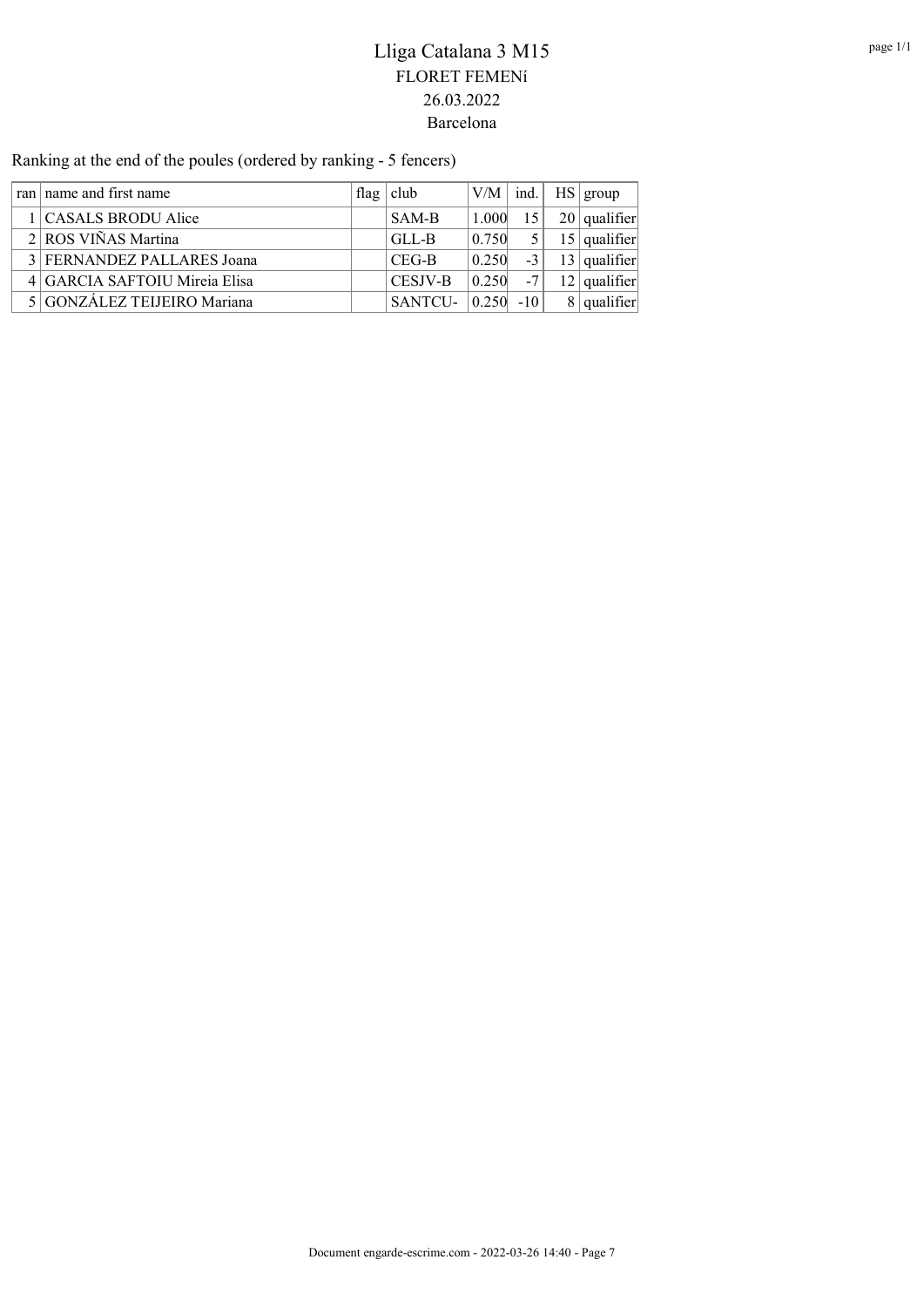|                | Tableau of 8                       |                 | Semi-finals                               | Final                      |              |
|----------------|------------------------------------|-----------------|-------------------------------------------|----------------------------|--------------|
|                | CASALS BRODU Alice                 | SAM-B           | CASALS BRODU Alice                        |                            |              |
| 8              | .                                  |                 |                                           |                            |              |
| 5              | GONZÁLEZ TEIJEIRO Mariana          | <b>SANTCU-B</b> |                                           | CASALS BRODU Alice<br>15/3 |              |
| 4              | <b>GARCIA SAFTOIU Mireia Elisa</b> | CESJV-B         | <b>GONZÁLEZ TEIJEIRO Mariana</b><br>15/14 |                            |              |
| 3              | FERNANDEZ PALLARES Joana           | $CEG-B$         |                                           |                            | CASA<br>15/9 |
| $\mathfrak{b}$ | ------                             |                 | FERNANDEZ PALLARES Joana                  |                            |              |
|                | .                                  |                 |                                           | ROS VIÑAS Martina<br>15/5  |              |
| $\mathfrak{D}$ | ROS VIÑAS Martina                  | $GLL-B$         | ROS VIÑAS Martina                         |                            |              |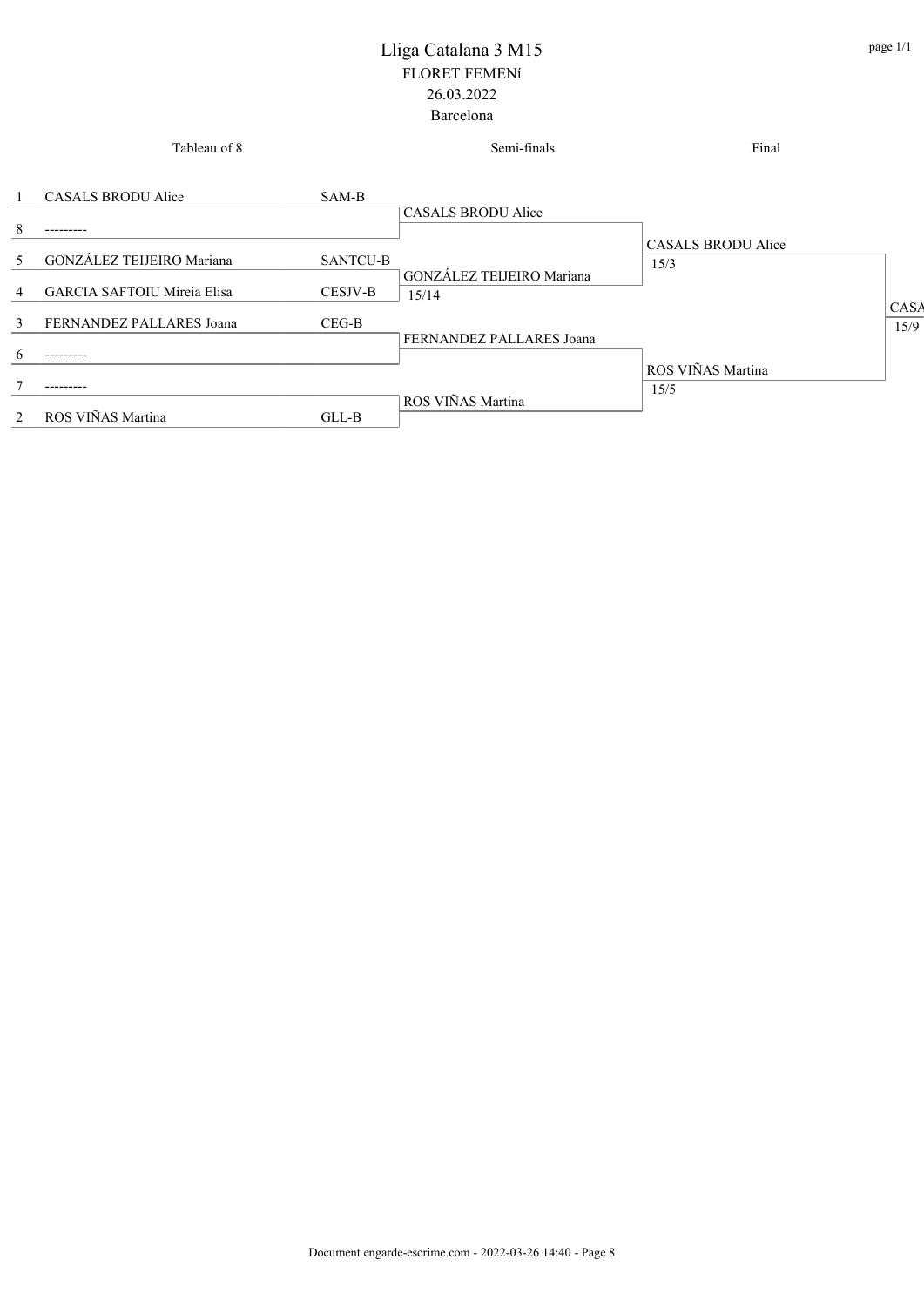Overall ranking (ordered by ranking - 6 fencers)

| ran   name and first name     | flag   club | status |
|-------------------------------|-------------|--------|
| 1 CASALS BRODU Alice          | SAM-B       |        |
| 2 ROS VIÑAS Martina           | GLL-B       |        |
| 3 FERNANDEZ PALLARES Joana    | $CEG-B$     |        |
| 3 GONZÁLEZ TEIJEIRO Mariana   | SANTCU-     |        |
| 5 GARCIA SAFTOIU Mireia Elisa | CESJV-B     |        |
| CASTAÑO CORDERO Julia         | SAM-B       | NNF    |